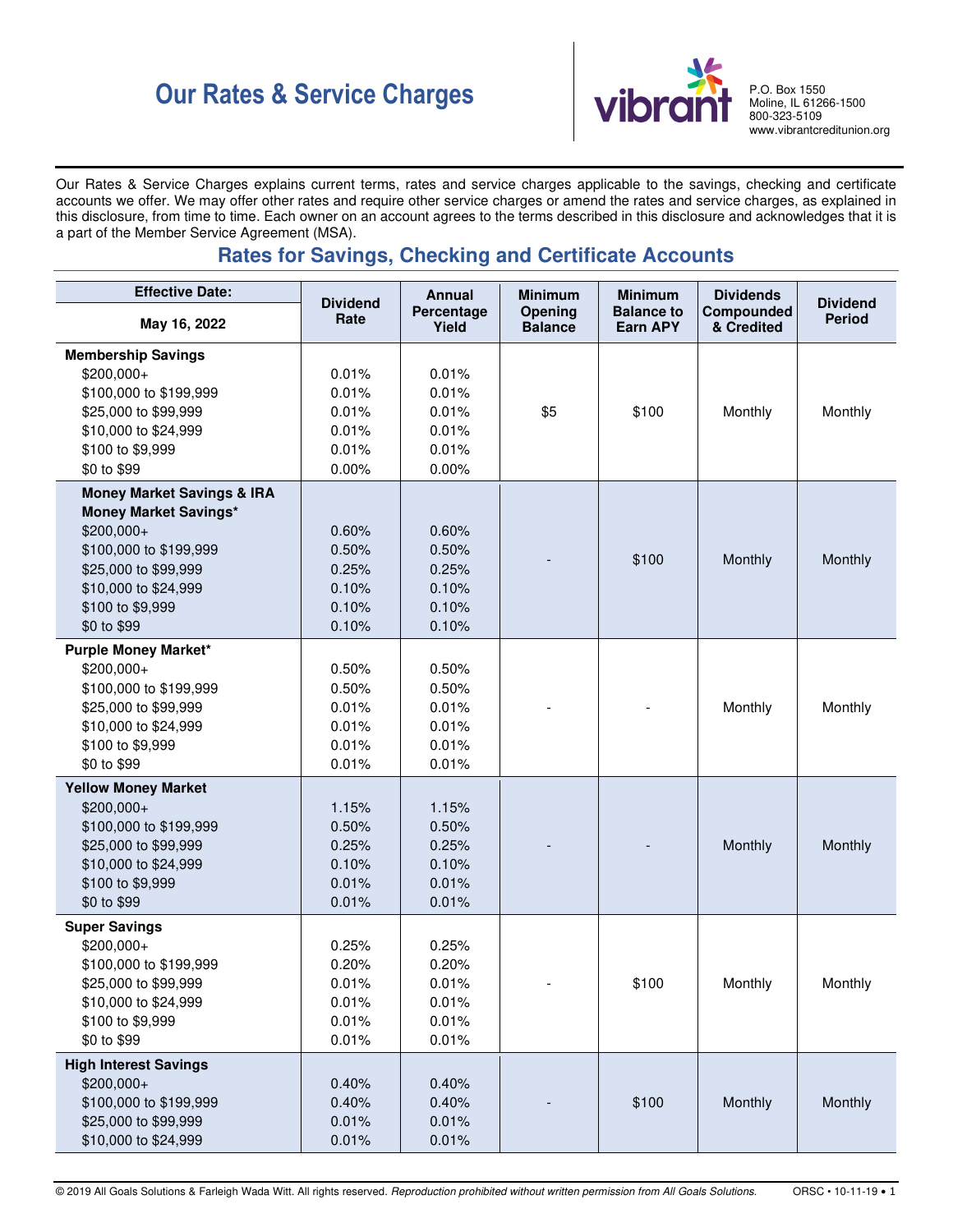| \$100 to \$9,999                   | 0.01%  | 0.01% |     |       |           |           |
|------------------------------------|--------|-------|-----|-------|-----------|-----------|
| \$0 to \$99                        | 0.01%  | 0.01% |     |       |           |           |
| <b>Special Savings</b>             |        |       |     |       |           |           |
| \$200,000+                         | 0.01%  | 0.01% |     |       |           |           |
| \$100,000 to \$199,999             | 0.01%  | 0.01% |     |       |           |           |
| \$25,000 to \$99,999               | 0.01%  | 0.01% |     | \$100 | Monthly   | Monthly   |
| \$10,000 to \$24,999               | 0.01%  | 0.01% |     |       |           |           |
| \$100 to \$9,999                   | 0.01%  | 0.01% |     |       |           |           |
| \$0 to \$99                        | 0.00%  | 0.00% |     |       |           |           |
| <b>Club Savings</b>                |        |       |     |       |           |           |
| \$200,000+                         | 0.01%  | 0.01% |     |       |           |           |
| \$100,000 to \$199,999             | 0.01%  | 0.01% |     |       |           |           |
| \$25,000 to \$99,999               | 0.01%  | 0.01% |     | \$100 | Monthly   | Monthly   |
| \$10,000 to \$24,999               | 0.01%  | 0.01% |     |       |           |           |
| \$100 to \$9,999                   | 0.01%  | 0.01% |     |       |           |           |
| \$0 to \$99                        | 0.00%  | 0.00% |     |       |           |           |
|                                    |        |       |     |       |           |           |
| <b>Build Up Savings**</b>          |        |       | \$5 |       |           |           |
| <b>Health Savings Account</b>      |        |       |     |       |           |           |
| $$5,000+$                          | 0.01%  | 0.01% |     | \$100 | Monthly   | Monthly   |
| \$100 to \$4,999                   | 0.01%  | 0.01% |     |       |           |           |
| \$0 to \$99                        | 0.00%  | 0.00% |     |       |           |           |
| <b>IRA Savings</b>                 |        |       |     |       |           |           |
| $$100,000+$                        | 0.35%  | 0.35% |     |       |           |           |
| \$50,000 to \$99,999               | 0.30%  | 0.30% |     |       |           |           |
| \$25,000 to \$49,999               | 0.10%  | 0.10% |     | \$100 | Monthly   | Monthly   |
| \$10,000 to \$24,999               | 0.01%  | 0.01% |     |       |           |           |
| \$100 to \$9,999                   | 0.01%  | 0.01% |     |       |           |           |
| \$0 to \$99                        | 0.01%  | 0.01% |     |       |           |           |
| <b>Moneymaker Checking***</b>      |        |       |     |       |           |           |
| \$0 to \$10,000                    | 0.498% | 0.50% | \$5 |       | Monthly   | Monthly   |
| $$10,000+$                         | 0.199% | 0.20% |     |       |           |           |
| Everyday Checking <sup>†</sup>     |        |       | \$5 |       |           |           |
| <b>Certificates</b>                |        |       |     |       |           |           |
| 12-month                           | 0.20%  | 0.20% |     |       |           |           |
| 18-month                           | 0.30%  | 0.30% |     |       |           |           |
| 24-month                           | 0.40%  | 0.40% |     |       | Quarterly | Quarterly |
| 30-month                           | 0.45%  | 0.45% |     |       |           |           |
| 36-month                           | 0.50%  | 0.50% |     |       |           |           |
| 48-month                           | 0.65%  | 0.65% |     |       |           |           |
| 60-month                           | 0.80%  | 0.80% |     |       |           |           |
| 3-month Certificate Special        | 0.20%  | 0.20% |     |       | Quarterly | Quarterly |
| <b>6-month Certificate Special</b> | 0.30%  | 0.30% |     |       | Quarterly | Quarterly |
| 15-month Certificate Special       | 0.30%  | 0.30% |     |       | Quarterly | Quarterly |
| 33-month Certificate Special*      | 2.58%  | 2.60% |     |       | Quarterly | Quarterly |
| 40-month Bump Certificate          |        |       |     |       |           |           |
| Special <sup>+</sup>               | 1.75%  | 1.75% |     |       | Quarterly | Quarterly |
| 5-Year Add-On Certificate          | 0.80%  | 0.80% |     |       | Quarterly | Quarterly |

\* **Money Market Savings, Purple Money Market, IRA Money Market Savings & 33- month Certificate Special - Products are no longer offered.** 

\*\* For Build Up Savings, to avoid the monthly maintenance fee of \$10.00, you must have a Build Up Checking Account. Accounts are limited to single owner accounts. **Product is no longer offered.**

\*\*\* Moneymaker Checking, to qualify for the 0.50% APY and ATM fee reimbursements, members must have estatements, must have direct deposit of at least \$500 a month, and must have 12 PIN or signature-based transactions on their Vibrant debit card posted per calendar month to qualify. To qualify for the 1.00% APY, members must use our Vibrant Credit Mastercard and spend at least \$1,000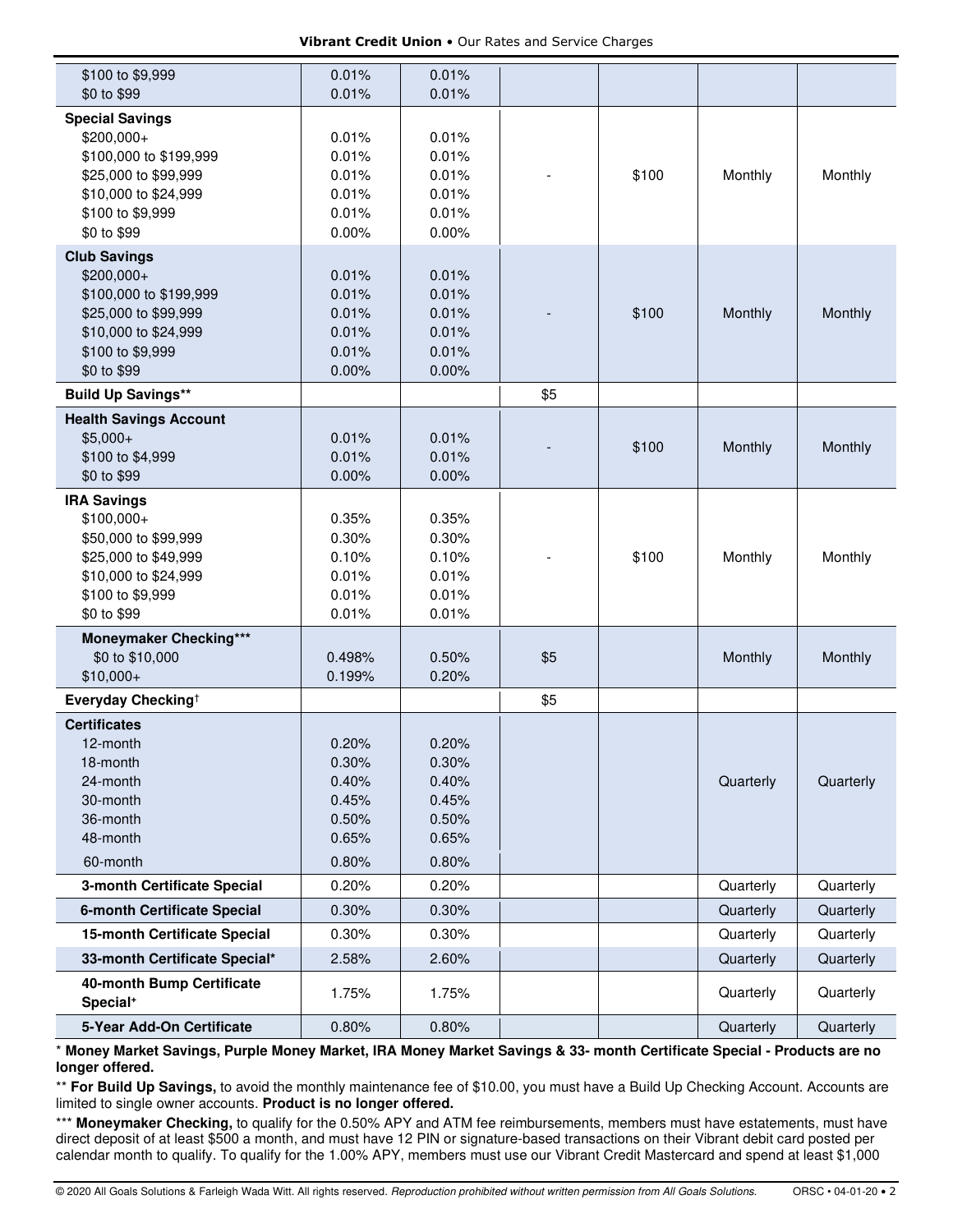per month. Transactions made on the Vibrant Rewards Mastercard are non qualifying transactions. Any purchases that are returned on the credit card will not count towards the \$1,000 qualification to earn 1.00% APY. If requirements are not met, the rate will be .10% APY for total balance. If requirements are met, funds over \$10,000 will be at .20% APY. Limit to one account per member. Federally Insured by the NCUA.

**+** For the **40-Month Bump Certificate Special,** members may request that Vibrant raise their rate to the current Vibrant Credit Union published rate on the 40-month certificate. Members will then earn the higher rate for the remainder of the term. Members may only exercise this feature one time during the term. Promotional rates made available in special offers are excluded. When the certificate matures it will auto renew into a 6-month certificate.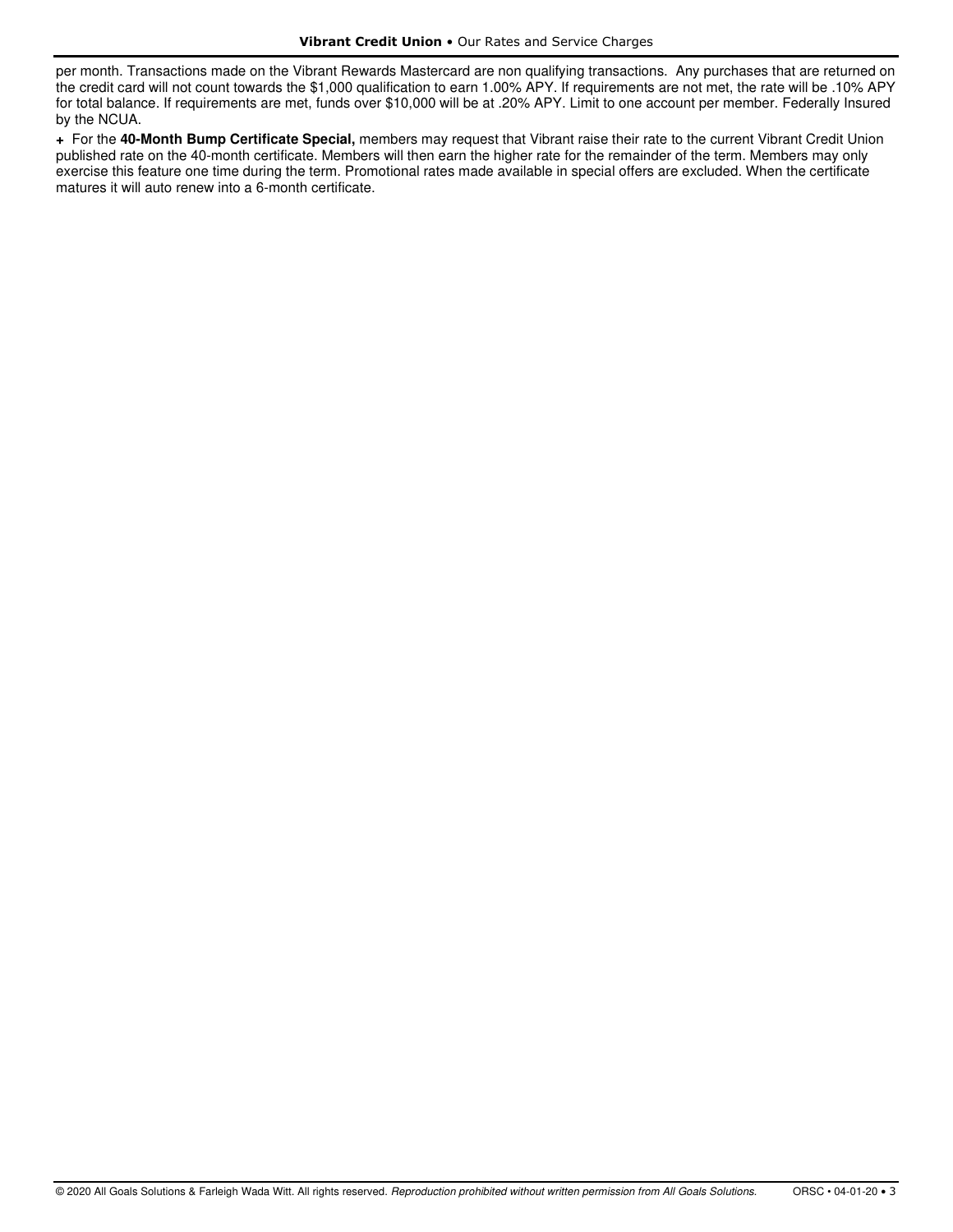# **Explanation of Rates & Service Charges**

As explained in the MSA, Our Rates & Service Charges disclosure applies to all the accounts we offer. Except as specifically described, the following terms apply to all of the accounts you have with us.

### **1. Rate Information**

The Dividend Rate and Annual Percentage Yield on the accounts you have with us are identified above. For all accounts except certificates, the Dividend Rate and Annual Percentage Yield may change at any time as determined by the credit union's management. Savings accounts are Tiered Rate Accounts. All share accounts except certificate accounts are Tiered Rate Accounts. For such accounts, if the account balance falls within the range for a particular tier, the dividend rate and APY for that tier will apply to the entire balance in the account. Moneymaker Checking accounts are Tiered Rate accounts. For these accounts, the specified Dividend Rate for a tier will apply only to the portion of the account balance that is within that tier. The annual percentage yields, which vary depending on the balance in the account, are shown for each tier.

The Dividend Rates and Annual Percentage Yields are the prospective rates as of the effective date shown above. For Certificate Accounts, the Dividend Rate and Annual Percentage Yield are fixed and will be in effect for the term of the account. For Certificate Accounts, the Annual Percentage Yield is based on an assumption that dividends will remain on deposit until maturity. A withdrawal of dividends will reduce earnings.

#### **2. Nature of Dividends**

Dividends are paid from current income and available earnings after required transfers to reserves at the end of a dividend period.

## **3. Compounding and Crediting**

Dividends will be compounded and credited as identified above. For dividend bearing accounts, the Dividend Period begins on the first calendar day of the period and ends on the last calendar day of the period.

### **4. Accrual of Dividends**

Dividends will begin to accrue on non cash deposits (e.g., checks) on the business day you make the deposit to an account you have with us. If you terminate the account before accrued dividends are credited, accrued dividends will not be paid.

#### **5. Balance Information**

The minimum balance required to start each account and earn the stated Annual Percentage Yield is identified above. If you do not maintain the minimum balance, you will not earn the stated Annual Percentage Yield. For all accounts, dividends are calculated using the Daily Balance method, in which dividends are calculated by applying a periodic rate to the balance in the account for each day of the dividend period.

### **6. Account Limitations**

For Super Savings and money market accounts, no more than six (6) preauthorized, automatic or telephone transfers may be made per month from these accounts to another account you have with us or to a third party. If you exceed these limitations, the account may be subject to a service charge or be terminated.

### **7. Certificate Account Features**

### **a. Account Limitations**

After you start the account, you may not make additional deposits to a Certificate Account, except the Add-On Certificate. For the Add-On Certificate you may make deposits of \$0.01 or more at any time.

#### **b. Maturity**

The Certificate Account you have with us will mature on the maturity date identified on your Account Receipt or Renewal Notice.

#### **c. Early Withdrawal Penalty**

We may impose a penalty if you withdraw any of the principal of the Certificate Account before the maturity date.

**1) Amount of Penalty.** The amount of the penalty is all of the dividends earned on the account.

**2) How the Penalty Works.** The penalty is calculated as a forfeiture of dividends earned. If earned dividends are insufficient or have previously been withdrawn, the penalty will be deducted from the principal balance.

**3) Exceptions to Early Withdrawal Penalties.** At our option, we may pay the account before maturity without imposing an early withdrawal penalty under the following circumstances: when an owner on an account dies or is determined legally incompetent by a court or other body of competent jurisdiction. Where the account is an Individual Retirement Account (IRA) and any portion is paid within seven (7) days after establishment or where the account is an IRA and the owner attains age 59½ or becomes disabled and begins making periodic withdrawals.

### **d. Renewal Policy**

Certificate Accounts are automatically renewable accounts. Automatically renewable accounts will renew for another term of the same length upon maturity, with the exception of the 15 month certificate, the 5 Year Variable and the 33-month certificate. 5 Year Variable and 15 month certificates will automatically renew into a 12-month term at maturity and the 33-month certificates will automatically renew into a 24 month term at maturity. You have a grace period of seven (7) days after maturity in which to withdraw funds in the account without being charged an early withdrawal penalty.

### **e. Add-On Certificates**

During the term of the "Add-On" certificate, you may make deposits of \$0.01 or more at any time. When the "Add-On" certificate matures, it will auto renew into another "Add-On" certificate. The grace period is still available if you would like to change the renewal.

### **f. Nontransferable/Nonnegotiable**

The account(s) you have with us is/are non transferable and non negotiable. This means that an account and the funds in the account may not be pledged to secure any obligation of an owner, except obligations with the Credit Union.